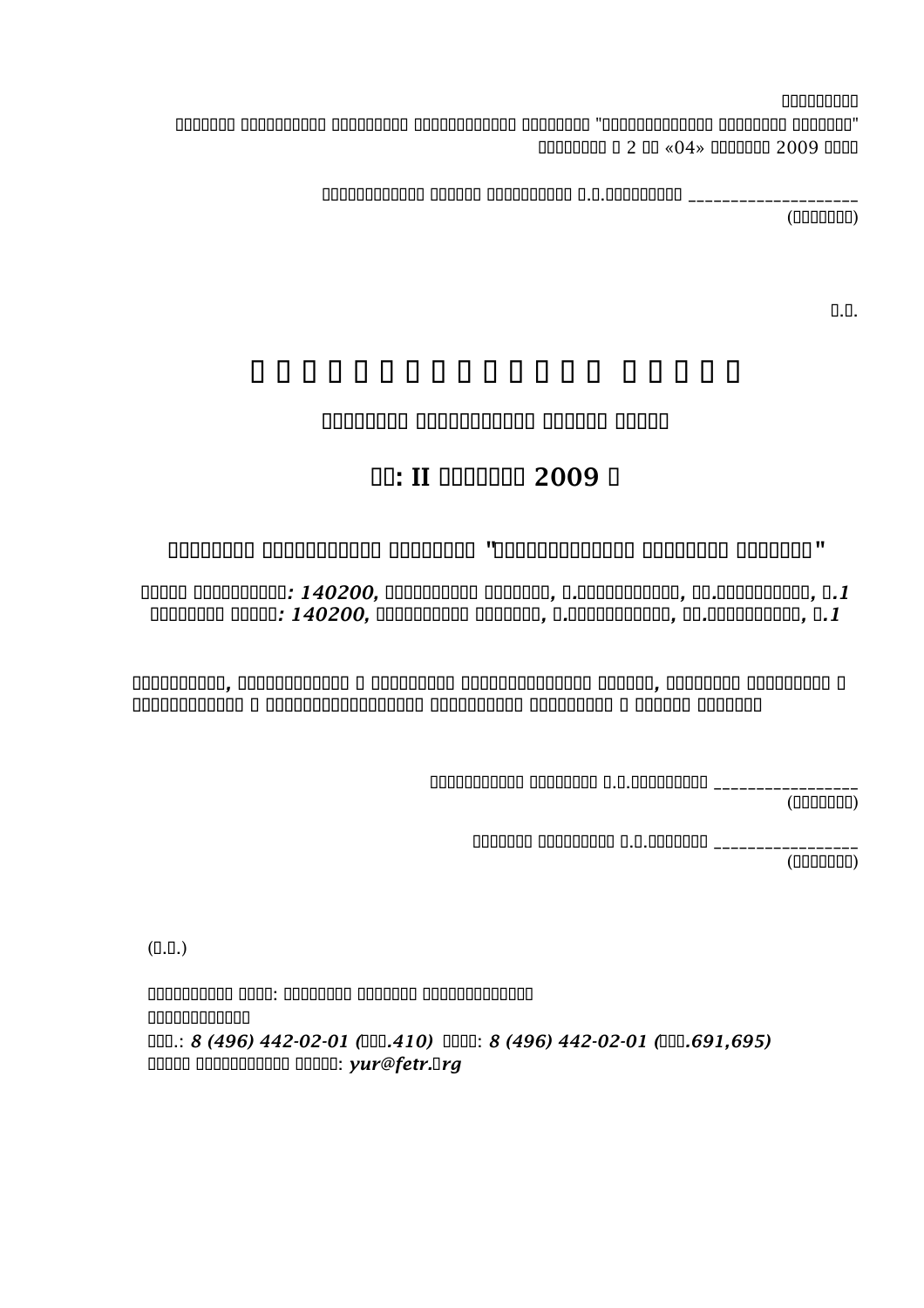**9. . . . . . . . . . . . . . . . . . . . . . . . . . . . . . . .**

*Joint stock company "Voskresensk Fetr Factory"* 

 *<sup>1</sup>*  $\blacksquare$  *<sup>1</sup>*  $\blacksquare$  *<sup>1</sup>* 

**10. .** 

 *""*

*JSC "Fetr"*

**11. - .** 

 *" " ""*

: *7.10.1992*

#### : *31.05.1996*

**12.**  $\blacksquare$ 

: *7.10.1992*

 ( , ): *329*

, : 

**.** 

: : *64--004632* : *7.07.2003*

 :  *7.07.2008* , :  : *, , , , , , , , , , , , , , , , , ; ,* 

 *, , .* : *09234*

 : *14.03.2002* :  *1.01.2012* , :   $\mathcal{L}^{\mathcal{L}}(\mathcal{L}^{\mathcal{L}})$  is the set of  $\mathcal{L}^{\mathcal{L}}(\mathcal{L}^{\mathcal{L}})$  in the set of  $\mathcal{L}^{\mathcal{L}}(\mathcal{L}^{\mathcal{L}})$ *.*

**13. 13. 13. 13. 13. 13. 13. 13. 14. 15. 15. 15. 15. 15. 15. 15. 15. 15. 15. 15. 15. 15. 15. 15. 15. 15. 15. 15. 15. 15. 15. 15. 15. 15. 15. 15. 15.**

*5005001180*

:

#### **14. .**

*17.54.2 28.24.2 40.10.2 40.30.14 40.30.2*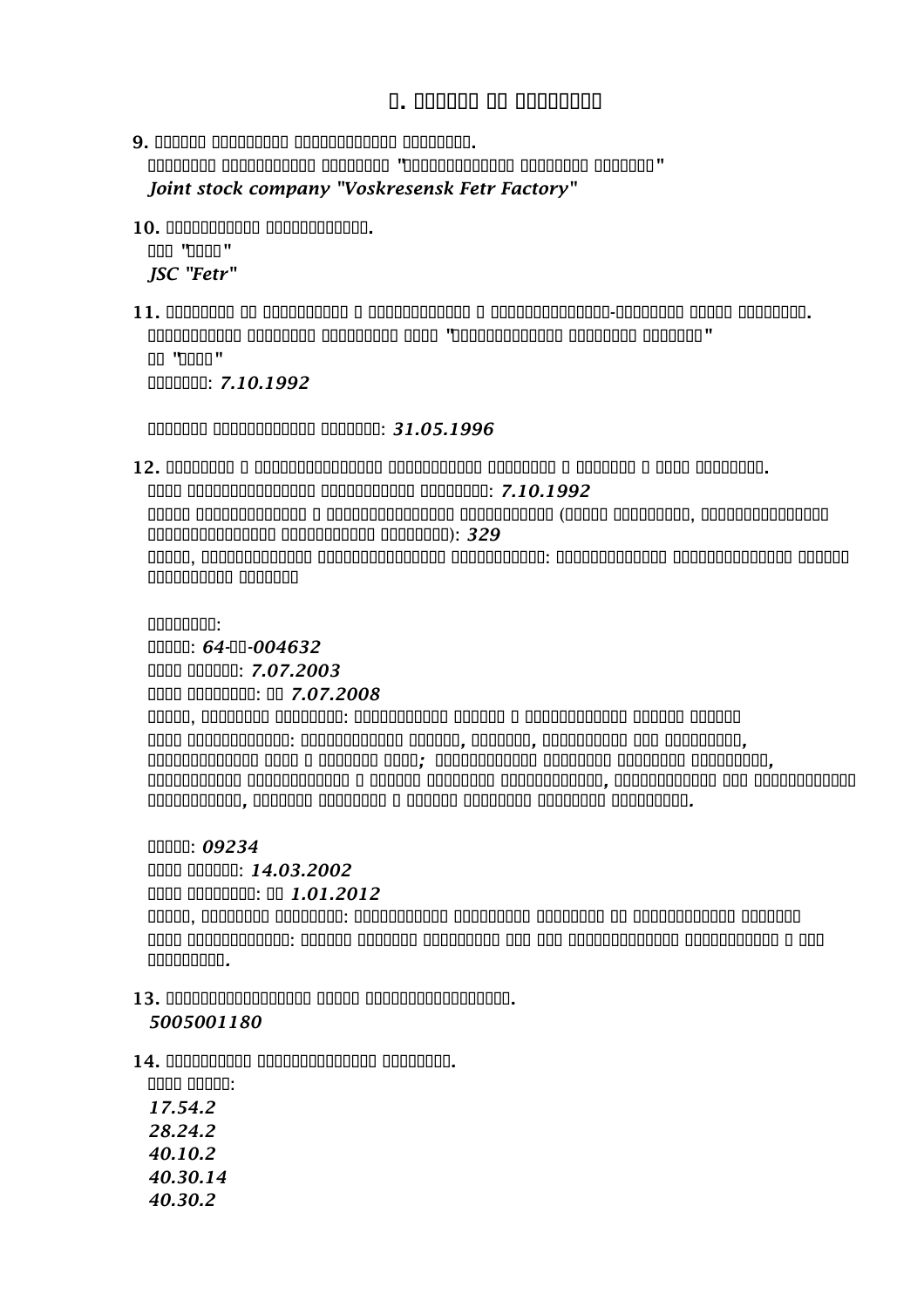#### *51.42.5 52.42.7*

| 15. |                                |                                |                |                         |
|-----|--------------------------------|--------------------------------|----------------|-------------------------|
|     | : 140200,                      | $\cdot$ $\cdot$                | $\mathbf{r}$ . | $\cdot$ $\cdot$ $\cdot$ |
|     | : 140200,                      | $\cdot$ $\cdot$                | $\mathbf{r}$ . | . .1                    |
|     | $\therefore$ 8 (496) 442-02-01 | $\therefore$ 8 (496) 442-02-01 |                |                         |
|     |                                | $:$ office@fetr.org            |                |                         |

**16. .**  :  *" - "* : *115432, ., 2- , .12*  : *7725202014* : *115432, ., 2- , .12*  .: *8 (495) 724-02-16* : *8 (495) 679-87-10* : *andreeva@krastel.com.ru*







: *24.10.2006*

,  $\qquad \qquad \vdots$ 

**18. .** 

**19. .** 

(): *805*

,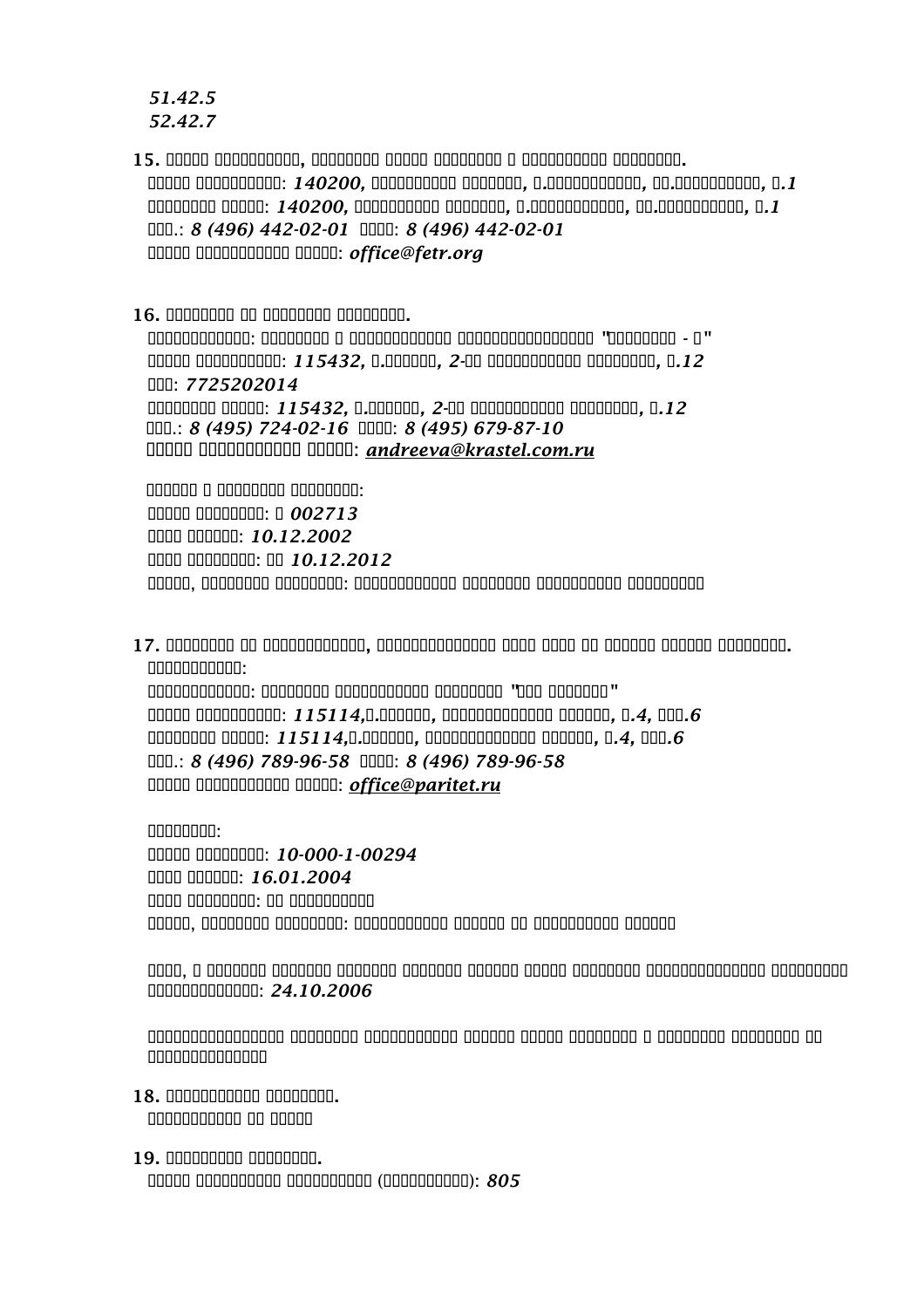| t,                            | ),<br>$\overline{(\ }$                | 20                                                                        |                                                                  |               |
|-------------------------------|---------------------------------------|---------------------------------------------------------------------------|------------------------------------------------------------------|---------------|
| $19.1\,$                      |                                       | : $48.5405%$                                                              |                                                                  |               |
| 19.2                          |                                       | : 34.0762 $%$                                                             |                                                                  |               |
| 20.<br>10<br>10.4.<br>10.5.   | $\tilde{\phantom{a}}$<br>$\cdot$      | ٠<br>$\tilde{\phantom{a}}$<br>$\cdot$<br>(                                | $\mathcal{L}$                                                    |               |
| $\left($<br>12<br>12.1.       | $\ddot{\phantom{a}}$                  | $\overline{(}$<br>$\mathcal{C}^{\prime}$<br>):                            |                                                                  |               |
| 12.2.<br>12.2.1.              | ,                                     |                                                                           | $\frac{1}{2}$<br>$\pmb{\jmath}$                                  |               |
| 12.2.2.<br>12.2.3.            | $\dot{,}$<br>$\pmb{J}$                | ,<br>$\pmb{J}$                                                            |                                                                  |               |
| 12.2.4.<br>12.2.5.<br>12.2.6. | ,<br>$\pmb{J}$                        | $\boldsymbol{\cdot}$<br>$\rlap{.}^{\bullet}$<br>$\mathbf{r}$<br>$\pmb{J}$ | $\pmb{\cdot}$<br>$\overline{\mathcal{L}}$<br>$\pmb{\mathcal{I}}$ | $\mathcal{L}$ |
| 12.2.7.<br>12.2.8.            | $\pmb{\jmath}$<br>$\pmb{\mathcal{I}}$ | $\pmb{\jmath}$<br>$\frac{1}{2}$                                           | $\pmb{\jmath}$<br>$\pmb{\jmath}$                                 | $\pmb{J}$     |
| 12.2.9.                       | ,<br>${\bf 25}$                       | $\pmb{\jmath}$                                                            | $\rlap{.}^{\bullet}$                                             | $\pmb{J}$     |
| 12.2.10.                      | $\pmb{\jmath}$<br>$\pmb{\cdot}$       |                                                                           | $\pmb{J}$<br>$\pmb{\mathcal{I}}$                                 |               |

 *, ,* 

 *,* 

# *, ;*

*12.2.11.*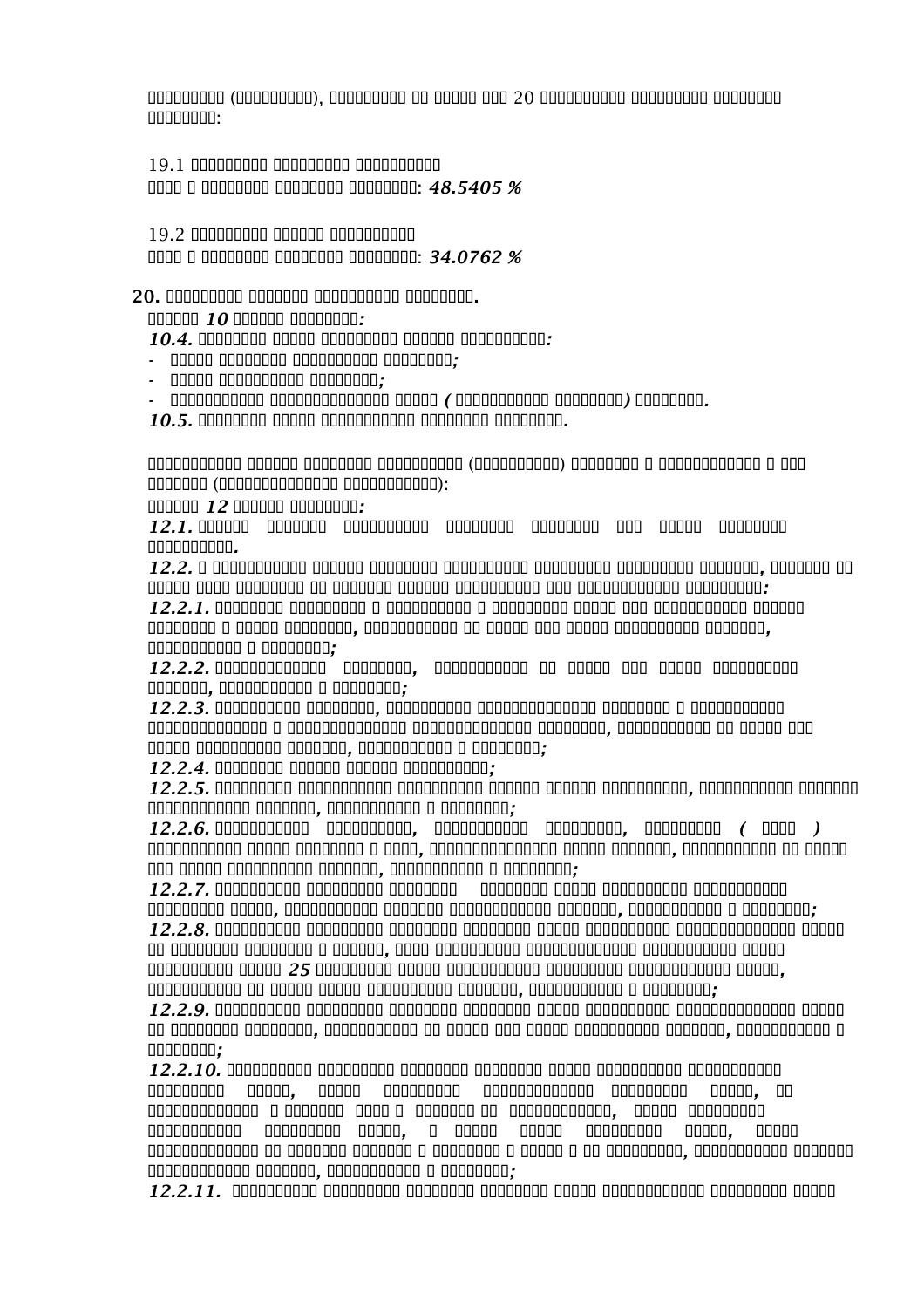| ,                                                 |                                                                       | $\rlap{.}^{\bullet}$ |                                   |                     |              |                    |
|---------------------------------------------------|-----------------------------------------------------------------------|----------------------|-----------------------------------|---------------------|--------------|--------------------|
| 12.2.12.                                          |                                                                       |                      |                                   |                     |              |                    |
| $\pmb{\jmath}$<br>12.2.13.                        |                                                                       |                      |                                   | $\pmb{\jmath}$      |              | ;                  |
| 12.2.14.                                          |                                                                       | $\pmb{J}$            |                                   |                     |              |                    |
| 12.2.15                                           | $\frac{1}{2}$                                                         | $\pmb{J}$            |                                   |                     |              | ,                  |
|                                                   | $\epsilon$                                                            | (<br>(               |                                   | $\lambda$           | $\pmb{J}$    |                    |
| $\pmb{J}$                                         |                                                                       |                      | ,                                 |                     |              | $\lambda$          |
| 12.2.16                                           | $\cdot$                                                               |                      |                                   |                     |              | $\pmb{\jmath}$     |
| 12.2.17.                                          |                                                                       | $\pmb{J}$            |                                   |                     | ,            |                    |
| 12.2.18.                                          |                                                                       |                      | ,                                 |                     |              |                    |
| 12.2.19.                                          |                                                                       |                      |                                   | ,<br>$\pmb{\jmath}$ |              |                    |
| $12.2.\overline{20}.$                             |                                                                       | $\frac{1}{2}$        |                                   |                     |              | ,                  |
| 12.2.21.                                          |                                                                       |                      | ,                                 |                     | $\cdot$<br>, |                    |
| 12.2.22.                                          |                                                                       |                      |                                   | ,                   |              |                    |
| 12.2.23.                                          |                                                                       |                      | $\pmb{\mathfrak{z}}$<br>$\pmb{J}$ |                     | ;            |                    |
|                                                   | $\pmb{J}$                                                             |                      | ,                                 |                     | $\pmb{y}$    |                    |
| $\pmb{\jmath}$                                    |                                                                       | 25                   |                                   |                     |              |                    |
| 12.2.24.                                          |                                                                       |                      |                                   |                     |              |                    |
|                                                   | $\pmb{\jmath}$                                                        | $\pmb{\jmath}$       |                                   |                     | $\pmb{J}$    |                    |
| 12.2.25.                                          | $\mathbf{u}$                                                          | $\pmb{y}$            |                                   |                     |              | $\pmb{\mathsf{H}}$ |
| 12.3.                                             |                                                                       |                      |                                   |                     |              |                    |
| 12.2.17.,.12.2.18., 1212.19., 12.2.20.,. 12.2.21. | 12.2.2., 12.2.7., 12.2.8., 12.2.9., 12.2.16.,<br>$\ddot{\phantom{0}}$ |                      |                                   |                     |              |                    |
|                                                   |                                                                       |                      |                                   | $\pmb{\jmath}$      |              |                    |
| 12.4.                                             |                                                                       |                      |                                   | $\pmb{J}$           |              |                    |
| $\pmb{\jmath}$                                    | $\mathbf{u}$                                                          |                      | $\mathbf{u}$                      |                     |              |                    |
| 12.5.                                             |                                                                       |                      |                                   | $\pmb{\mathcal{I}}$ |              |                    |
| $\pmb{J}$<br>12.6.                                |                                                                       |                      |                                   |                     |              |                    |

 *<i>,*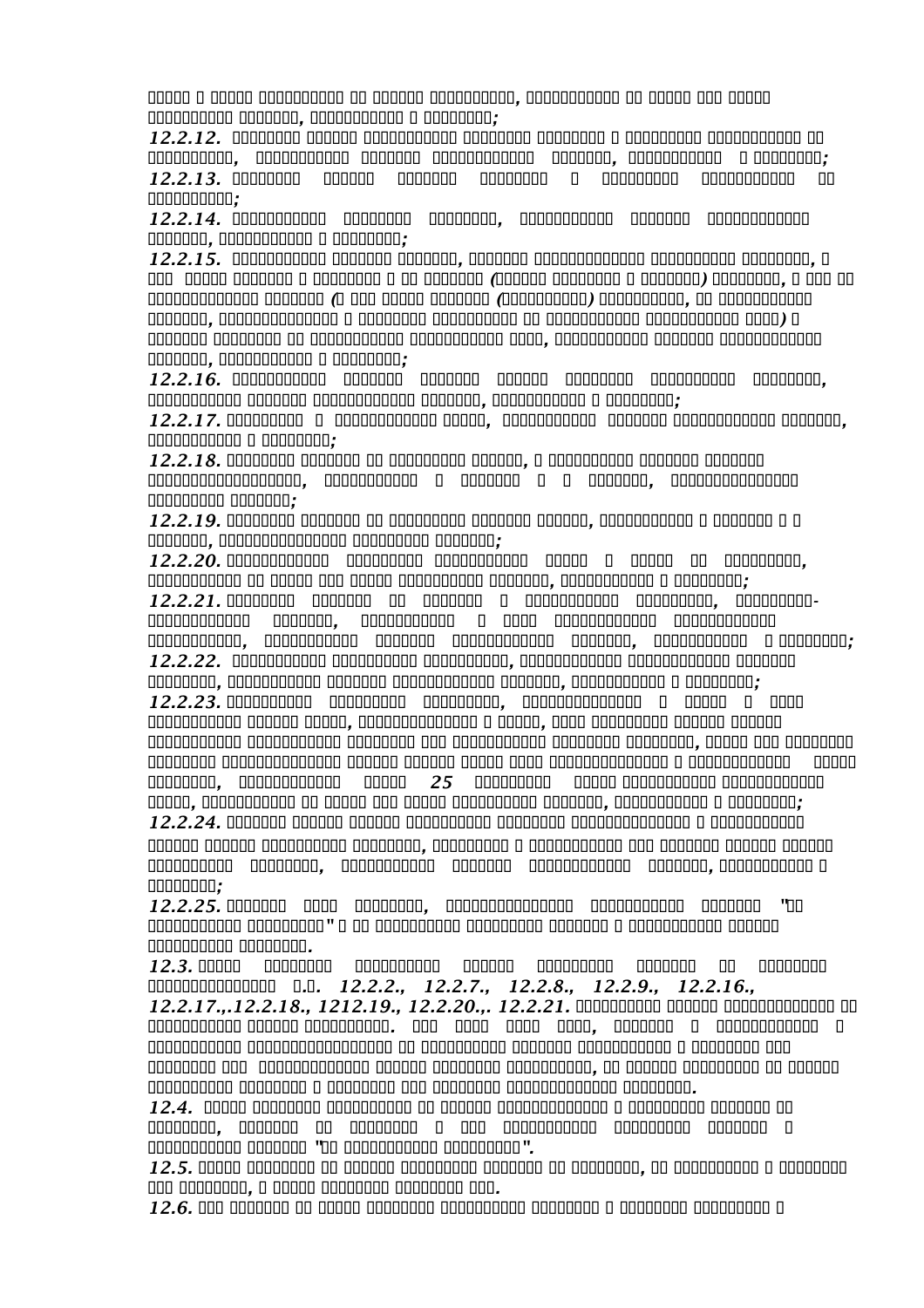| $\overline{(\ }$     | $\overline{\phantom{a}}$ | ):                         | $\mathcal{E}$  |                |                    |                      |
|----------------------|--------------------------|----------------------------|----------------|----------------|--------------------|----------------------|
| $17\,$<br>17.1.      | $\tilde{\cdot}$          | $\pmb{\jmath}$             |                | $\pmb{\jmath}$ |                    |                      |
|                      |                          |                            |                |                |                    |                      |
| 17.1.1.<br>17.1.2.   |                          |                            |                | $\dot{,}$      |                    |                      |
| $\pmb{\cdot}$        |                          | $\pmb{8}$                  | 55             | ,              |                    | $\pmb{\mathsf{u}}$   |
|                      | $\frac{n_s}{f}$          |                            |                |                |                    |                      |
| 17.1.3.<br>17.1.4.   |                          |                            | $\pmb{\jmath}$ | $\cdot$        |                    |                      |
|                      | $\pmb{\jmath}$           | $\pmb{\mathcal{I}}$        |                |                |                    |                      |
| $\pmb{\mathsf{H}}$   |                          | VII                        |                | $\mathbf{u}$   | $\cdot$            |                      |
| 17.1.5.              |                          |                            |                |                |                    |                      |
|                      |                          |                            |                |                |                    |                      |
| 17.1.6.              | $\boldsymbol{\cdot}$     |                            |                |                |                    |                      |
|                      |                          |                            |                |                |                    | $\pmb{\jmath}$       |
|                      |                          | $\cdot$                    |                | 25             |                    |                      |
| 17.1.7.              |                          |                            |                |                |                    | $\pmb{\jmath}$       |
|                      |                          |                            |                |                |                    |                      |
| 1.7.1.8.             | $\rlap{.}^{\bullet}$     | $\pmb{\jmath}$             |                |                |                    |                      |
|                      | $\pmb{J}$                |                            | ,              |                |                    |                      |
|                      | $\lambda$                |                            |                |                |                    | $25\,$               |
|                      |                          |                            | ,              | $\pmb{\cdot}$  |                    |                      |
| 17.1.9.              |                          |                            | $\cdot$        |                |                    |                      |
| 17.1.10.             | $\overline{ }$           | $\mathcal{L}$<br>$\pmb{J}$ | $\pmb{\jmath}$ |                | $\pmb{\mathsf{u}}$ |                      |
|                      | ",                       |                            |                |                |                    |                      |
| 17.1.11.             |                          |                            |                |                |                    |                      |
| ;<br>17.1.12.        |                          |                            | $\pmb{\jmath}$ |                |                    |                      |
| $\ddot{\phantom{0}}$ |                          |                            |                |                |                    |                      |
| 17.1.13.<br>17.1.14. |                          |                            | $\pmb{\jmath}$ | $\cdot$        |                    | $\pmb{J}$            |
|                      |                          |                            |                |                |                    |                      |
| ;<br>17.1.15.        |                          |                            |                |                |                    | $\rlap{.}^{\bullet}$ |
| 17.1.16.             | $\pmb{J}$                | $\pmb{J}$                  |                |                |                    |                      |
| $\pmb{J}$            |                          | $\pmb{\mathsf{H}}$         |                |                | $\pmb{\mathsf{H}}$ |                      |

 *, - ,* 

 $\mathcal{L} = \{ \mathcal{L} \mid \mathcal{L} \in \mathcal{L} \}$  , where  $\mathcal{L} = \{ \mathcal{L} \mid \mathcal{L} \in \mathcal{L} \}$  , where  $\mathcal{L} = \{ \mathcal{L} \mid \mathcal{L} \in \mathcal{L} \}$ 

 *.* 

 *, - ,* 

*;*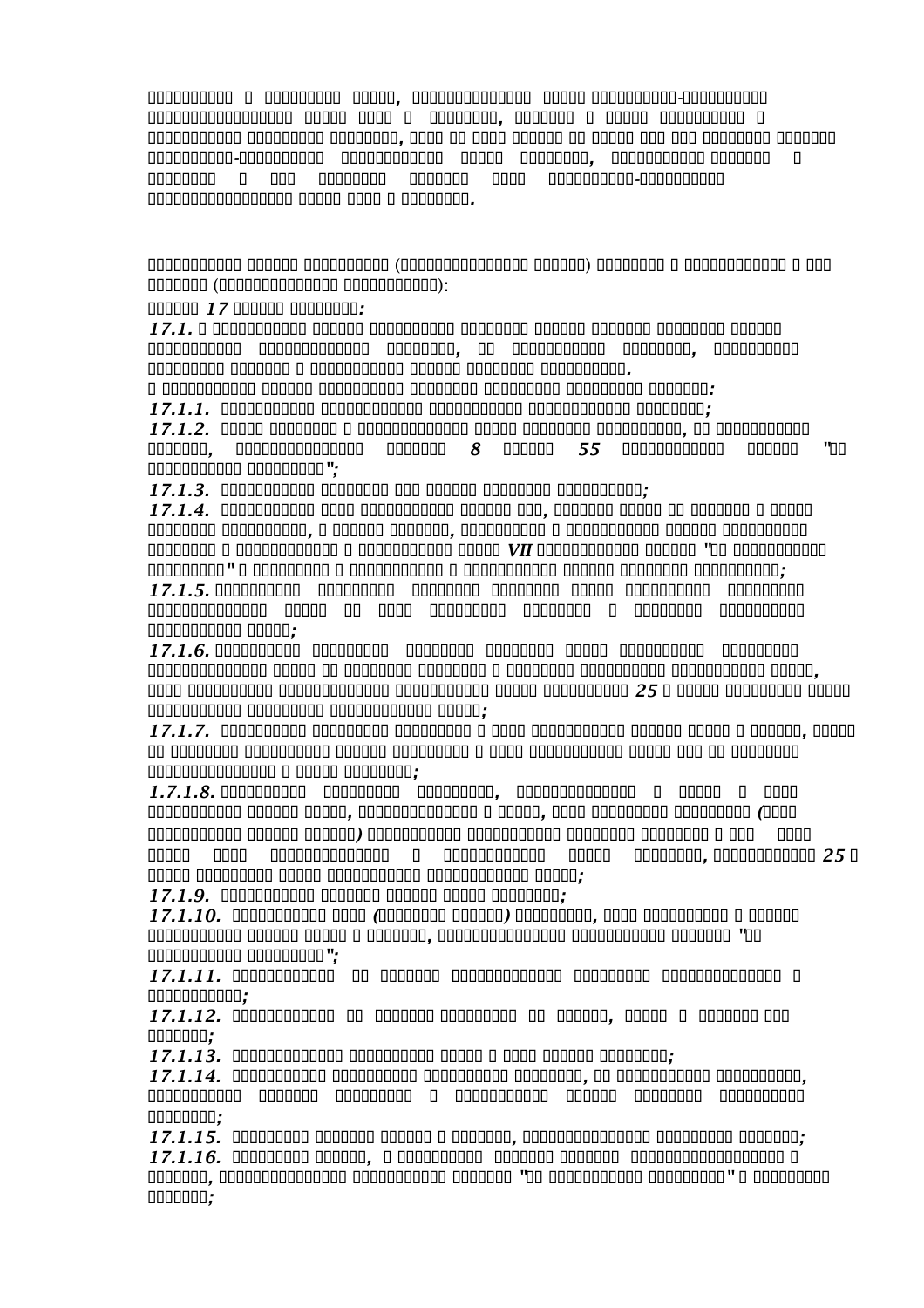| 17.1.17.                          | $\pmb{\mathcal{I}}$                                                                             |
|-----------------------------------|-------------------------------------------------------------------------------------------------|
| 17.1.18.<br>17.1.19.<br>17.1.20.  | $\mathcal{I}$<br>$\overline{(\ }$<br>$\mathcal{L}$<br>;<br>$\rlap{.}^{\circ}$<br>$\pmb{\jmath}$ |
| 17.1.21.                          | $\boldsymbol{\cdot}$<br>$\mathbf{u}$<br>Ţ<br>$\pmb{\mathsf{u}}$<br>$\pmb{\jmath}$               |
| 17.2.                             | $\blacksquare$<br>$\pmb{\cdot}$<br>$\pmb{J}$                                                    |
| 17.3.                             | 17.1.5., 17.1.6., 17.1.15.<br>$\ddot{\phantom{a}}$<br>$\pmb{\cdot}$                             |
| 17.4.                             | $\lambda$<br>$\epsilon$                                                                         |
| 17.5.<br>$\overline{\phantom{a}}$ | .17.3.,17.4.<br>$\frac{7}{11}$<br>$\pmb{\jmath}$<br>$\pmb{\mathrm{u}}$<br>$\pmb{J}$             |
| 17.6.                             | $\pmb{J}$<br>$\blacksquare$<br>$\pmb{\cdot}$<br>$\mathbf{u}$<br>$\mathbf{u}$                    |
|                                   |                                                                                                 |
| 18.1.                             | ):<br>(<br>$\overline{a}$<br>$\blacksquare$                                                     |
| 18.2.<br>$\blacksquare$           |                                                                                                 |
| 18.3.                             | $\pmb{\cdot}$<br>$\mathcal{L}$ and $\mathcal{L}$<br>),<br>,                                     |
| 18.4.                             | ,                                                                                               |
|                                   | ;<br>;                                                                                          |
| ,<br>;                            | $\cdot$<br>$\pmb{\jmath}$<br>,<br>$\pmb{\jmath}$<br>,                                           |
|                                   | ,<br>);                                                                                         |
|                                   | ,<br>$\mathbf{u}$<br>$\mathbf{u}$<br>;                                                          |
|                                   | ,<br>$\pmb{J}$                                                                                  |
|                                   |                                                                                                 |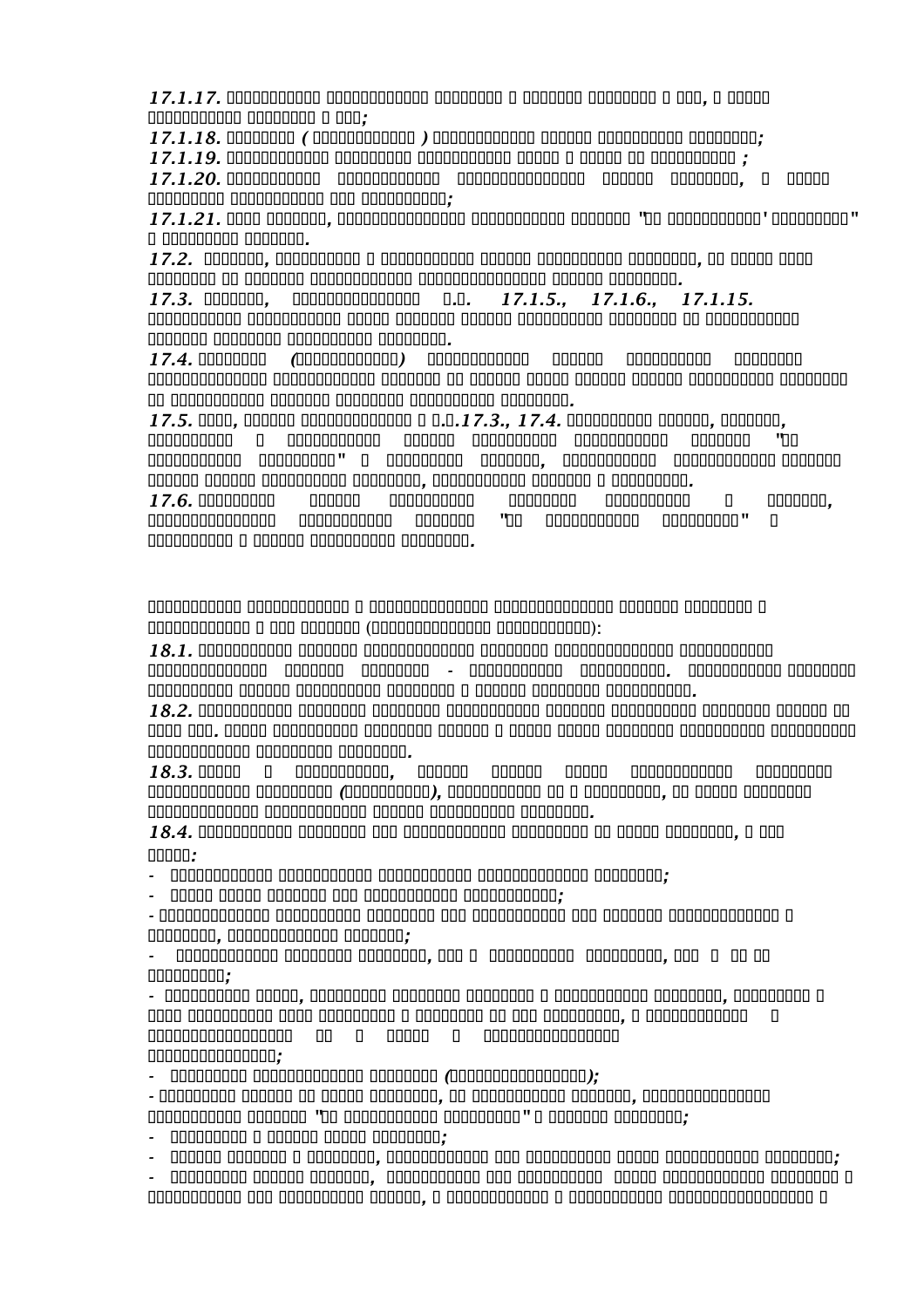$\mathbf{r}$  , and  $\mathbf{r}$  , and  $\mathbf{r}$  , and  $\mathbf{r}$  , and  $\mathbf{r}$  , and  $\mathbf{r}$  , and  $\mathbf{r}$ **21.** ( ) .

, до 1912 година, до 1912 година, до 1912 година, до 1912 година, до 1912 година, до 1912 година, до 1912 година<br>В 1912 година, до 1912 година, до 1912 година, до 1912 година, до 1912 година, до 1912 година, до 1912 годин

:  **Section 200** : *1947*

 $5 \t3$ : *2002 - .*  :  *""* : *-* : 

> : *34.0762%*  $/$  :

#### : *1964*

 $5$  : : *2002 - 2006*

:  *" "* : *-* : 

# : *01.02.2006 – 20.06.2006*

:  *" "* : *-*  : 

### : *20.06.2006 - .*

:  *" "* : *-*   $\mathcal{L}^{\mathcal{L}}(\mathcal{L}^{\mathcal{L}})$  .  $\mathcal{L}^{\mathcal{L}}(\mathcal{L}^{\mathcal{L}})$  ,  $\mathcal{L}^{\mathcal{L}}(\mathcal{L}^{\mathcal{L}})$  ,  $\mathcal{L}^{\mathcal{L}}(\mathcal{L}^{\mathcal{L}})$  ,  $\mathcal{L}^{\mathcal{L}}(\mathcal{L}^{\mathcal{L}})$  ,  $\mathcal{L}^{\mathcal{L}}(\mathcal{L}^{\mathcal{L}})$  ,  $\mathcal{L}^{\mathcal{L}}(\mathcal{L}^{\mathcal{L}})$ 

#### : *0.1929%*

 $/$  :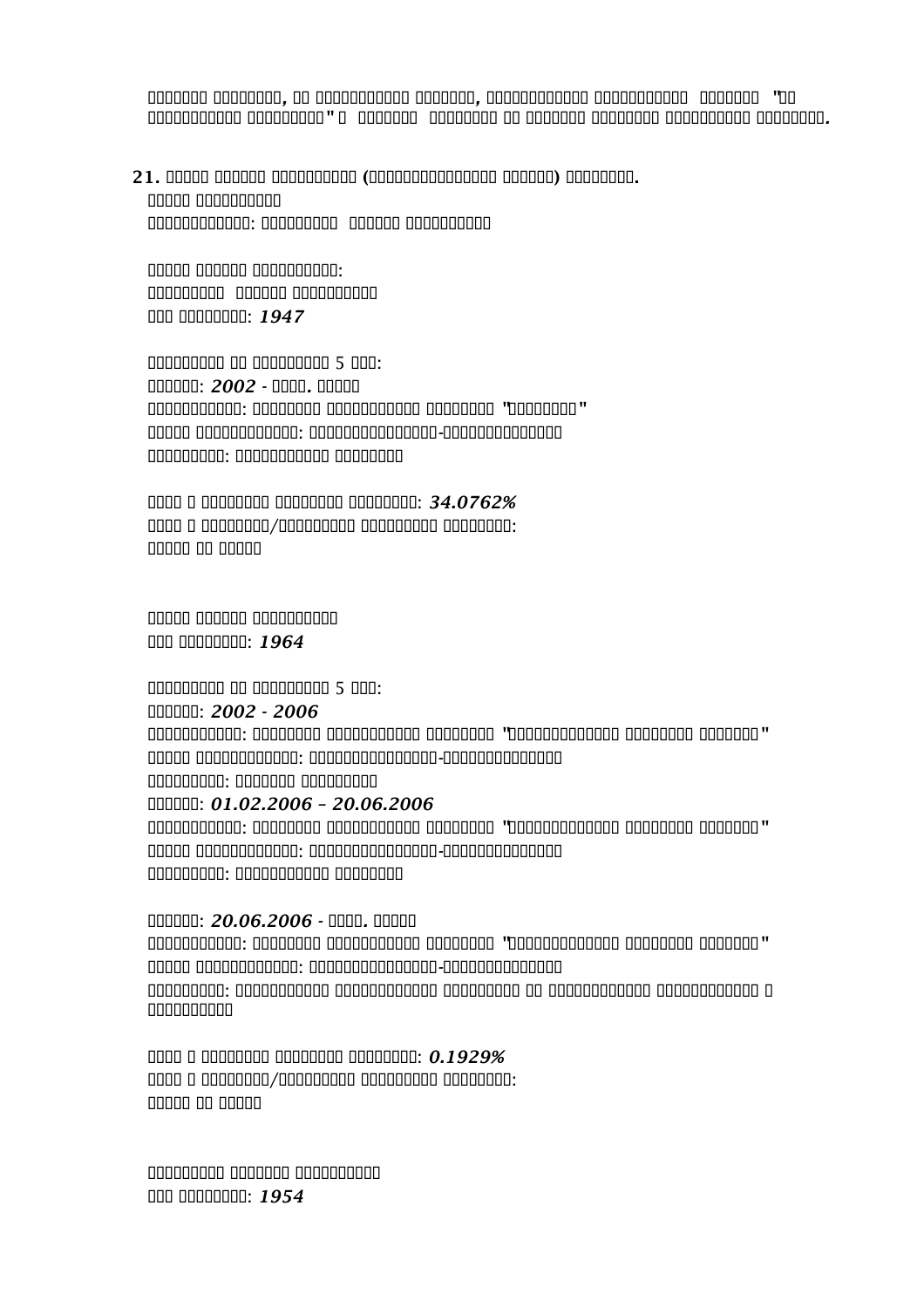5 : : *2002 - 2006*

:  *""* : *-*  : 

#### : *20.06.2006 – .*

 $\mathbf{r} = \mathbf{r} \cdot \mathbf{r}$  ,  $\mathbf{r} = \mathbf{r} \cdot \mathbf{r}$  ,  $\mathbf{r} = \mathbf{r} \cdot \mathbf{r}$  ,  $\mathbf{r} = \mathbf{r} \cdot \mathbf{r}$  ,  $\mathbf{r} = \mathbf{r} \cdot \mathbf{r}$  : *-*  : 

 :   $/$  :

#### : *1972*

 3 : : *04.2004 – 08.2004* :  *« »*

 : *-* : 

## : *08.2004 – 09.2004*

:  *«»* : *-* : 

#### : *12.2004 – 03.2007*

:  *«»* : *-* : 

#### : *2007 - .*

:  *" "* : *-* :  : 

 $/$  :

: *1975*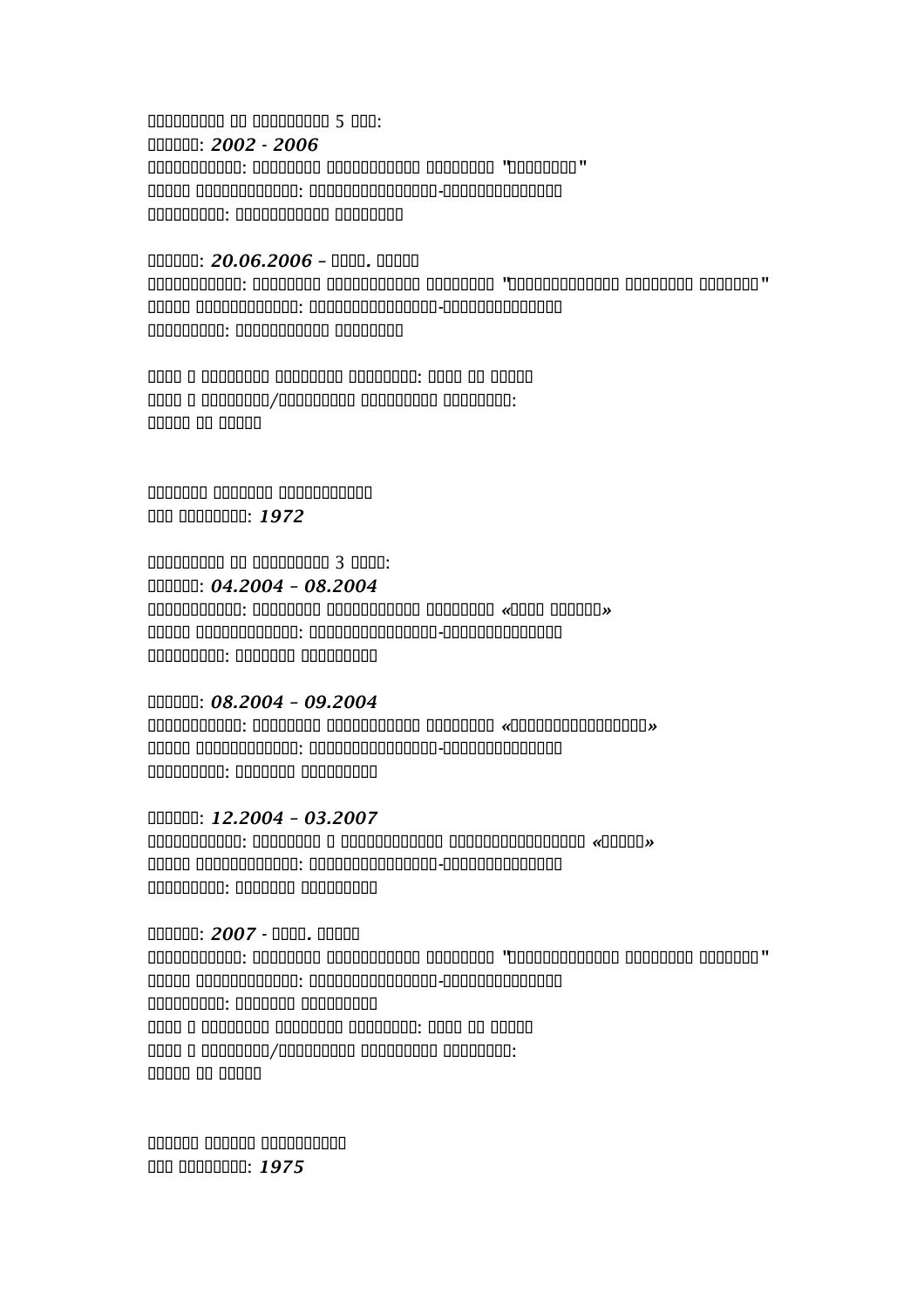5 : : *2002 - .*  :  *""* : *-* : :   $/$  :

**22.** 

: 10 minutes

 **.**   $,$ :

: *1954*

 $5 \quad$  : : *2002 – 20.06.2006* :  *""*

 : *-* : 

: *20.06.2006 – .*  :  *" "* : *-*  : 

 :   $/$  :

, the contract of the contract of  $\mathcal{L}$  , the contract of the contract of  $\mathcal{L}$ 

**23. , ( ) .** 

**24. , .**  ,  $20$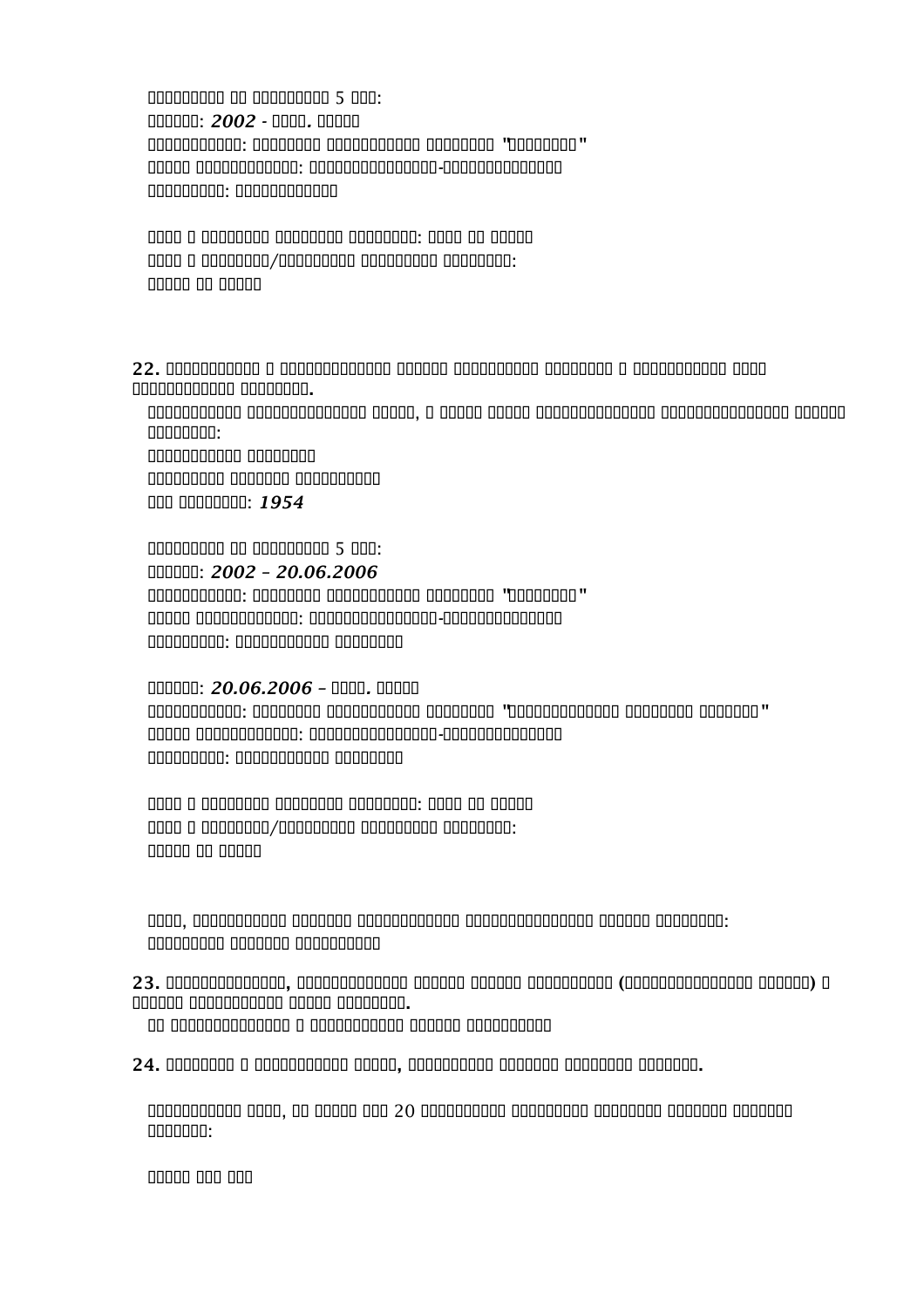**25. , 5 , . 26. 12. 12. 12. 12. 12. 12. 12. 12. 12. 12. 12. 12. 12. 12. 12. 12. 12. 12. 12. 12. 12. 12. 12. 12. 12. 12. 12. 12. 12. 12. 12. 27. - . 28. , , 1999 1999 1999 1999 1999 29. , 5 . 30. , , , , 12. 12. 12. 12. 31. . 32. 33. . 34. . . 35. . 36. .**  (.): *420 000* **Service Service Service Service Service Service**  : (.): *348 760* : *83.038095 %*

 : (.): *71 240* : *16.961905 %*

**37.** ( ) , the contract of  $($ :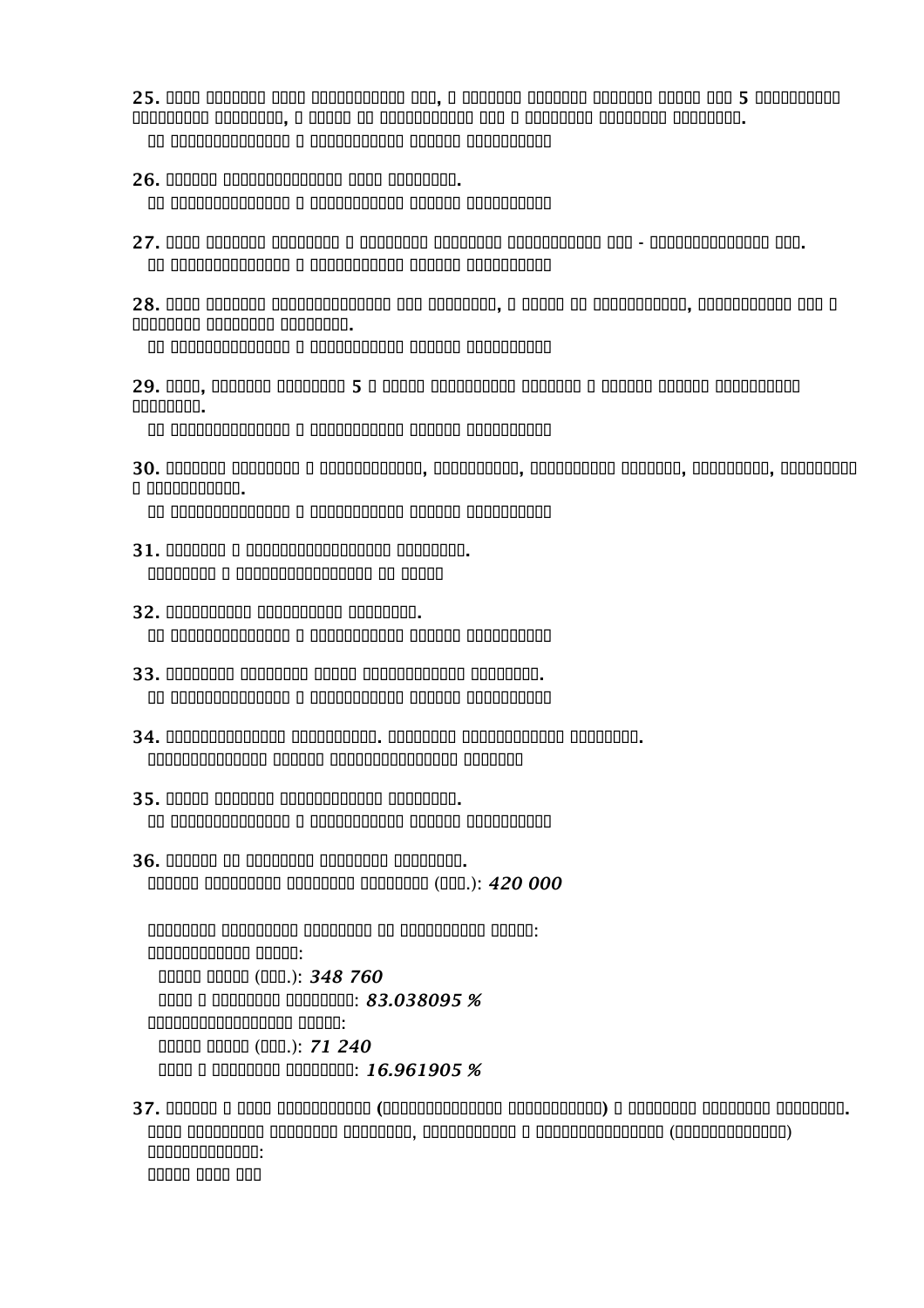$\overline{(\ }$  $\big)$  $\frac{1}{2}$ 

 $10$ 

,  $\mathcal{C}$ ":  $\overline{\phantom{a}}$ 38.

 $\bar{\textbf{z}}$ 

 $\overline{\phantom{a}}$ 

39. 40.  $\overline{\phantom{a}}$ 41.

 $\overline{\phantom{a}}$ ż  $\overline{\mathbf{C}}$ 42.  $),$  $\overline{\phantom{a}}$ ä, 43.  $\cdot$ 

44. í,  $\overline{a}$  $\blacksquare$ 

45. 46.  $\cdot$ 

47.  $\overline{\phantom{a}}$ 

 $\begin{array}{c} 48. \\ 20 \end{array}$  $\overline{(\ }$  $\overline{\phantom{a}}$  $\cdot$  $\ddot{\phantom{a}}$ 49.

× 50.  $10$  $\bar{J}$ l,  $\overline{\phantom{a}}$ 

 $\overline{\phantom{a}}$ 

 $51.$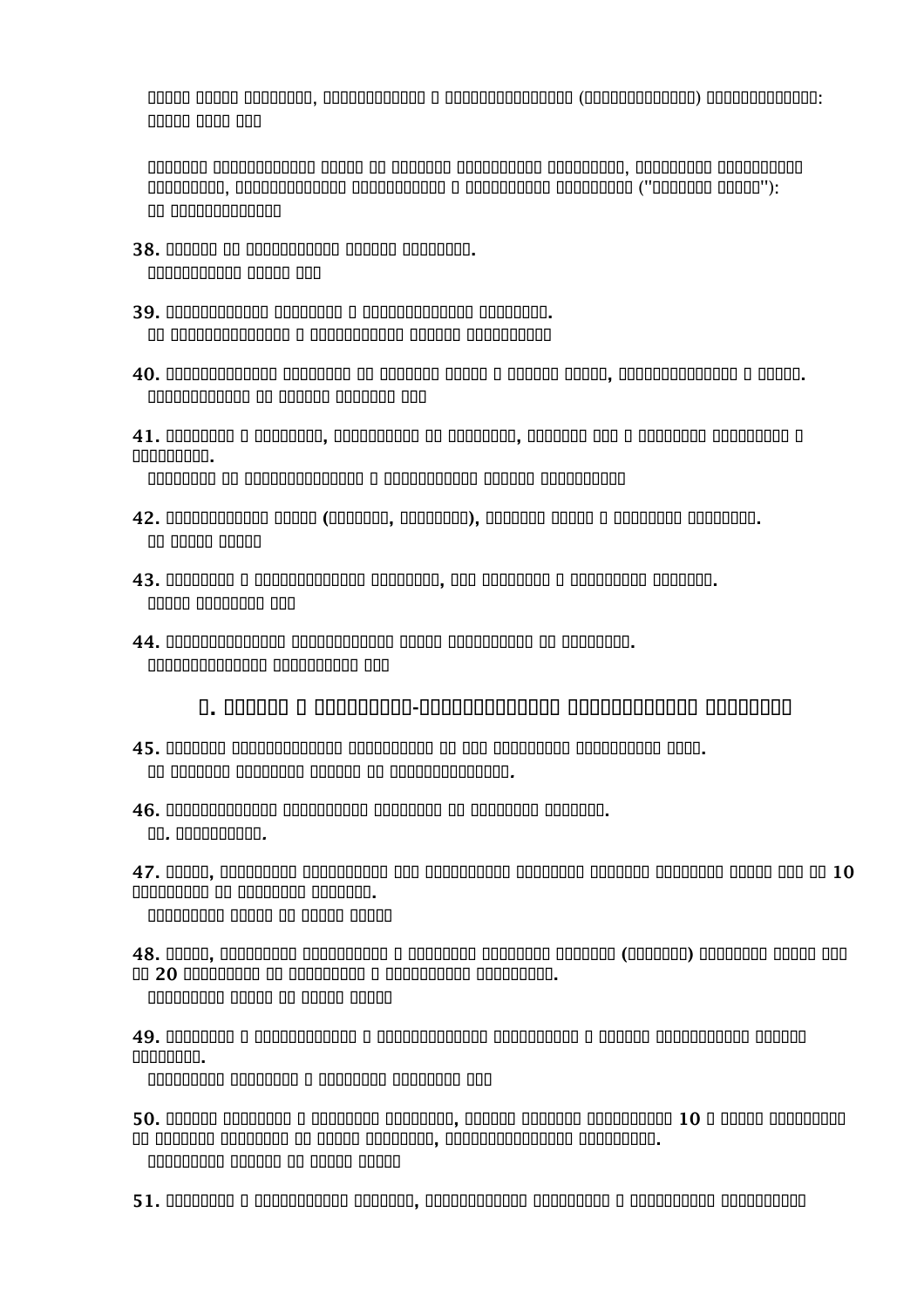52.  $\overline{\phantom{a}}$ 53. J l,

l,

 $\overline{ }$ 

 $\overline{\phantom{a}}$ 

,

ä,

54. 55.

56.

57.

58, 59, 60. l. 58.1  $\ddot{\phantom{a}}$  $\ddot{\phantom{a}}$  $\overline{1}$  $\cdot$  :

 $\overline{(\ }$  $\cdot$  $\boldsymbol{6}$  $\frac{1}{\epsilon}$  $6.1.$ 

 $6.2.$ <br> $6.2.1.$  $\ddot{\cdot}$  $\frac{1}{2}$  $6.2.2.$  $\ddot{,}$  $6.2.3.$  $\frac{1}{2}$  $6.2.4.$  $\dot{z}$  $6.2.5.$  $\begin{array}{c} \hline , \\ 6.2.6. \end{array}$  $\cdot$ 

 $6.2.7.$  $\overline{ }$  $\frac{1}{2}$  $6.2.8.$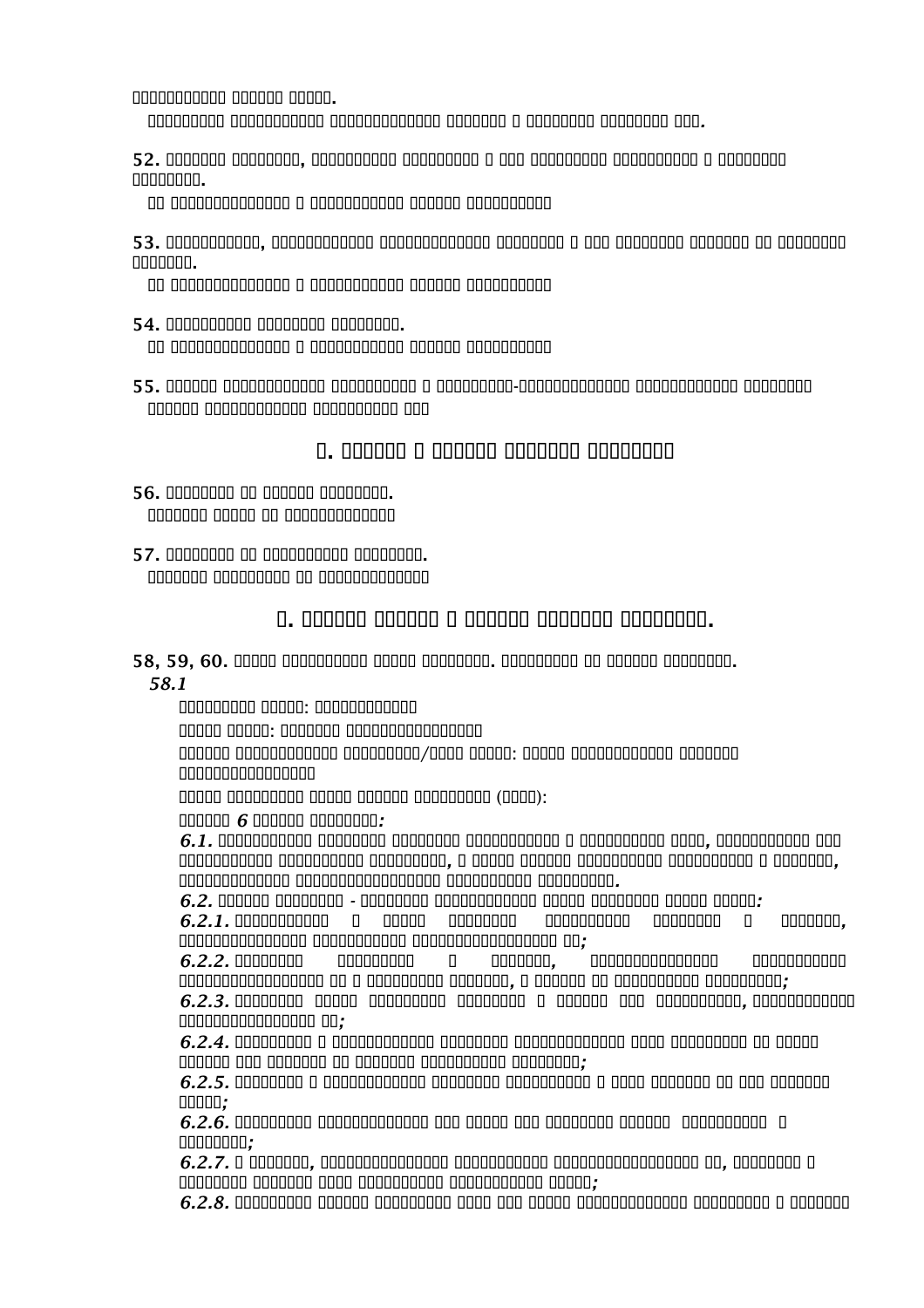| ,<br>6.2.9.                              |                          | $\pmb{\jmath}$ |                                                | $\cdot$<br>$\pmb{J}$<br>$\pmb{\cdot}$ |
|------------------------------------------|--------------------------|----------------|------------------------------------------------|---------------------------------------|
| 6.3.                                     | $\pmb{\mathfrak{z}}$     |                | $\rlap{.}^{\bullet}$<br>$\overline{c}$         |                                       |
| 6.4.                                     | $\overline{\mathcal{L}}$ | $\,$ ,         | $\blacksquare$                                 | 10                                    |
| 6.5.                                     | $\overline{\mathcal{L}}$ | $\,$ ,         | $\pmb{\mathcal{I}}$                            | 25                                    |
| 6.6.                                     |                          |                | $\pmb{\jmath}$<br>$\pmb{\mathfrak{z}}$         | $\pmb{\jmath}$<br>$\pmb{\jmath}$      |
| $: 2006$ .                               | $\pmb{\mathfrak{z}}$     | $\pmb{\cdot}$  | $\overline{(\ }$<br>$\mathbf{).}$<br>$($ .): 0 | $($ $)$ $($ $)$ : 0                   |
| .): $\boldsymbol{0}$<br>$\overline{(\ }$ |                          | $\,$           |                                                | $\overline{(\ }$<br>$\lambda$         |

 $: 2007$  .

 $( )$  .): 0  $\overline{\phantom{a}}$  $( \qquad ) \, (\quad .); \, {\pmb 0} \qquad \qquad ($  $\begin{array}{c} \begin{array}{c} \end{array} \end{array}$  $\, ,$  $($  .): 0

 $: 2008$  .  $($  .): 0  $\overline{\phantom{a}}$  $( ) ) ( ) . ) : {\boldsymbol 0}$   $( )$  $\overline{\phantom{a}}$  $\overline{\phantom{a}}$  $($  .): 0

 $\overline{\phantom{a}}$ 

 $\overline{(\ }$  $),$  $( )$  .): 0 58.2  $\frac{1}{2}$ 

 $\pm$  $\ddot{\phantom{a}}$  $\overline{\mathcal{L}}$  $\sim 10^{-11}$  $($   $)$ :  $\boldsymbol{6}$  $\mathbb{R}^2$  $6.7.$  $\overline{a}$  $\ddot{\cdot}$  $6.7.1.$